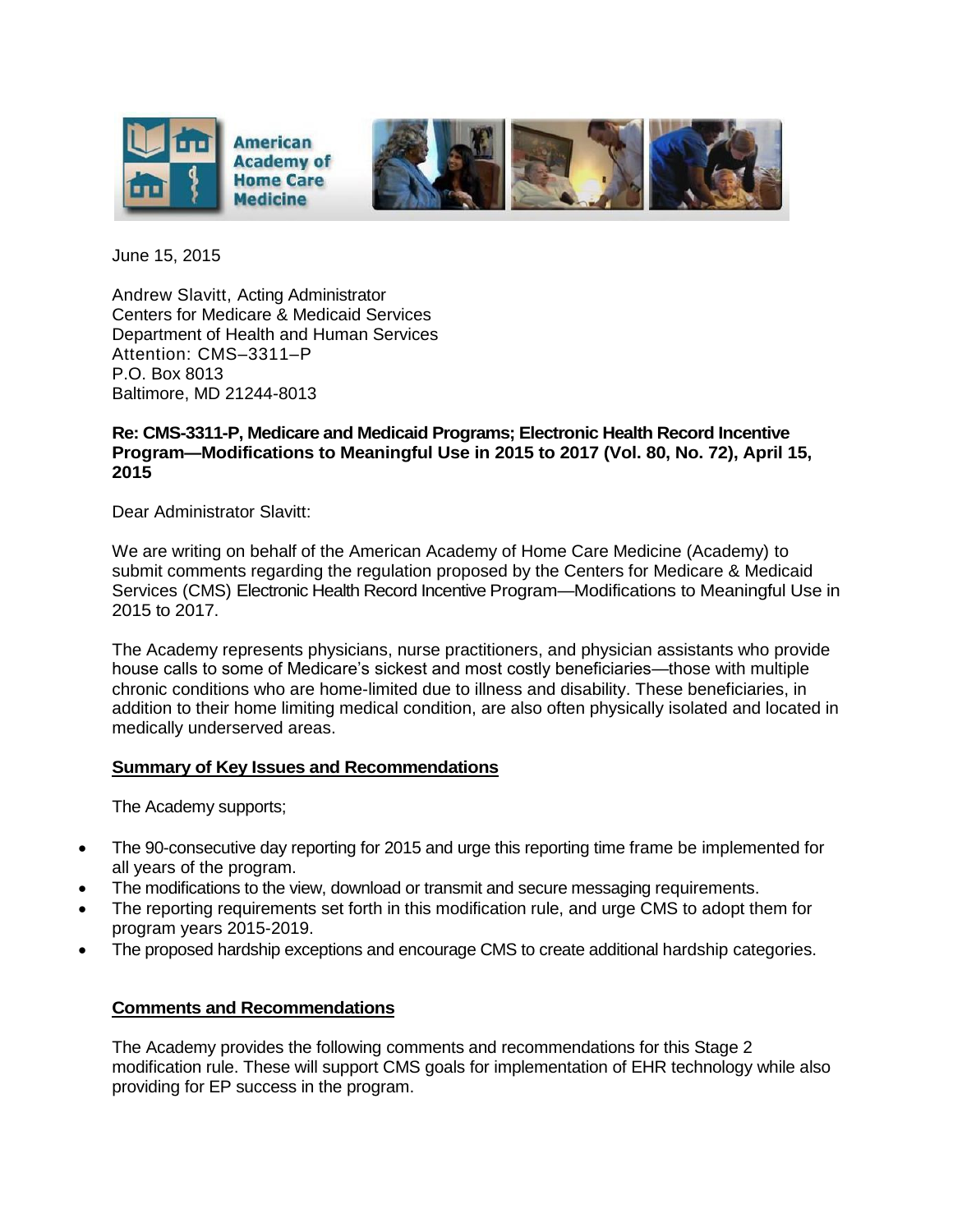# **Continue with revised Stage 2 requirements through 2019**

We join with other medical organizations recommending that the Stage 3 final rule be delayed until the Merit-Based Incentive Payment System (MIPS) framework is developed. We also urge CMS to adopt the Stage 2 requirements that are proposed in this rule*.* This would offer continuity for those EPs currently participating in the program and at the same time provide a reasonable path for new EPs looking to participate.

# **2015 meaningful use reporting period**

CMS proposes the following:

*"For 2015 only, we are proposing to allow eligible hospitals and CAHs (regardless of their prior participation in the program) to attest to an EHR reporting period of any continuous 90-day period within the period beginning October 1, 2014 and the close of the 2015 calendar year. This 90-day EHR reporting period for 2015 would allow providers additional time to address any remaining issues with the implementation of technology certified to the 2014 Edition and to accommodate the changes to the objectives and measures of meaningful use proposed in this rule."*

## **Comment**

We support the proposal to limit EP reporting in 2015 to 90 consecutive days. This will permit EPs to work with their software vendors to ensure that their EHR systems are appropriately configured for the modified Stage 2 requirements.

## **2016 meaningful use reporting period**

CMS proposes the following:

*"In 2016, we propose EPs, eligible hospitals, and CAHs that are demonstrating meaningful use for the first time may use an EHR reporting period of any continuous 90- day period between January 1, 2016 and December 31, 2016. However, all returning participants would use an EHR reporting period of a full calendar year from January 1, 2016 through December 31, 2016. In 2017, all providers, both new and existing participants, would use an EHR reporting period of 1 full calendar year as proposed in the Stage 3 proposed rule at (80 FR 16737 through 16739) with a limited exception for Medicaid providers demonstrating meaningful use for the first time."*

## **Comment**

We oppose the proposal to expand the length of the reporting period in 2016 and beyond to a full year. EPs should only be required to report for 90 consecutive days during any reporting year of the meaningful use program.

We believe the statute supports the view that there is no obligation for CMS to require a year for reporting. Beyond the lack of statutory support for CMS to require a year there are practical reasons why this will discourage EPs from participation and just practically increases risk of non-success. This is due to marketplace factors where EPs are unable to meet a full-year reporting requirement. These factors could include multiple scenarios where EPs have to make a change in EHR vendor that disrupts operations including meaningful use reporting.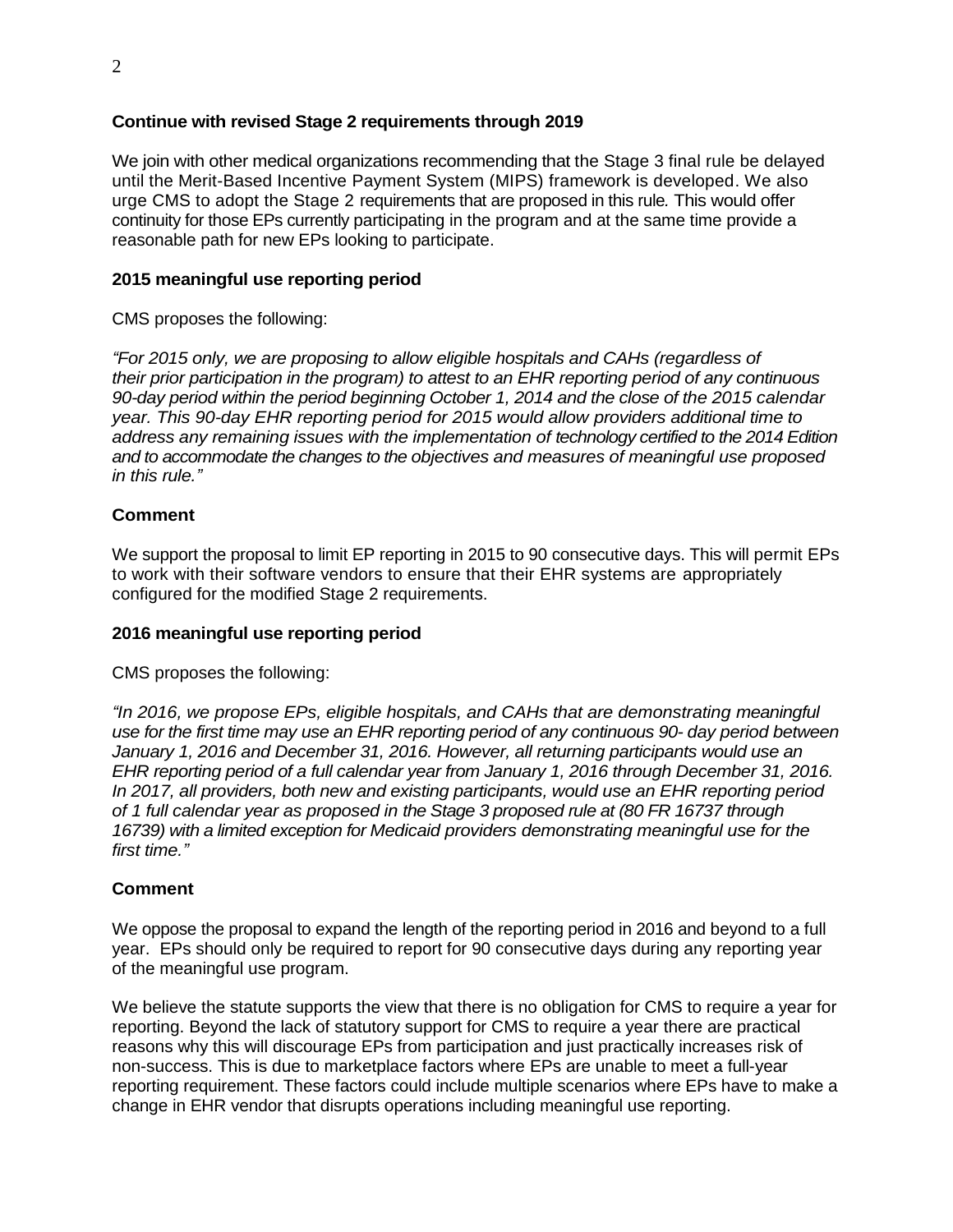Involuntary change could occur because an EHR vendor decided to discontinue produce support and this happens in consolidation industries such as health information technology, or the vendor decided not to certify their product for Stage 2 of the program. Other issues beyond the EPs control are environmental, infrastructure problems, and EP practice staffing continuity.

Additionally, there is movement of EPs from one practice to another setting and also the merger of practices or absorption of practices within health system or health plans in a fluid and responsive market. This dynamic market is due in great part to the revenue and regulatory pressures of Medicare and other important payors. As a result, extending the reporting period to an entire year, again, in the absence of statutory mandate, will have the unintended consequence of unfairly penalizing those EPs who participate in the program but fail to report for the entire year.

# **CQM reporting**

CMS proposes the following:

*"For an EHR reporting period in 2015, and for providers demonstrating meaningful use for the first time in 2016, we are proposing that providers may—*

- . *Attest to any continuous 90-day period of CQM data during the calendar year through the Medicare EHR Incentive Program registration and attestation site; or*
- *Electronically report CQM data using the established methods for electronic reporting. For 2016 and subsequent years, providers beyond their first year of meaningful use may attest to one full calendar year of CQM data or they may electronically report their CQM data using the established methods for electronic reporting outlined in section II.C. of this proposed rule."*

## **Comment**

We support the proposal to permit EPs to attest to any continuous 90-day period of clinical quality measures (CQM) data. However, for the reasons stated above oppose the requirement to expand the CQM reporting period to a full-year starting in 2016. This 90-day reporting period should also be applied to the Physician Quality Reporting Program (PQRS) to ensure seamless alignment between meaningful use and PQRS. EPs should be able to report CQMs one time and have this count toward both programs.

## **View, Download or Transmit (VDT) and Secure Messaging requirements**

#### CMS proposes the following:

*"Patient Action To View, Download, or Transmit Health Information ++ Remove the 5 percent threshold for Measure 2 from the EP Stage 2 Patient Electronic Access (VDT) objective. Instead require that at least 1 patient seen by the provider during the EHR reporting period views, downloads, or transmits his or her health information to a third party. This would demonstrate the capability is fully enabled and workflows to support the action have been established by the provider... Convert the measure for the Stage 2 EP Secure Electronic Messaging objective from the 5 percent threshold to a yes/no attestation to the statement: 'The capability for patients to send and receive a secure electronic message was enabled during the EHR reporting period.'''*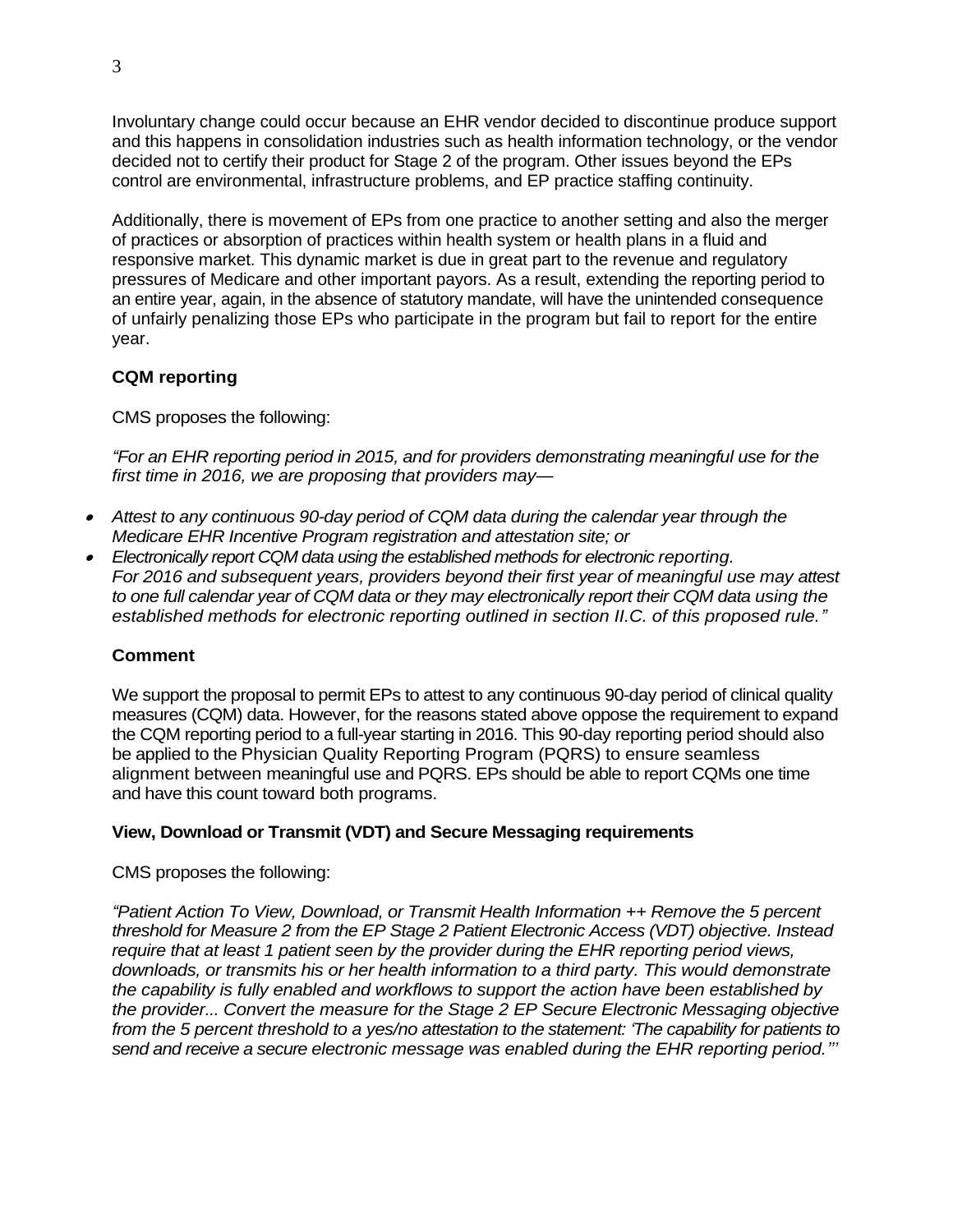## **Comment**

We support these proposals and believe that easing the VDT and secure messaging requirements will decrease the administrative burden for EPs seeking to meet these objectives. Additionally, the patient population for our members is less likely to VDT based on lack of a computer and computer competence. Factors of age, cognitive, and financial status all play a role in reducing the likelihood that such patients will make use of VDT or secure messaging. Also the fact that the encounter for Academy members takes place in the patient's home and is of longer duration than office based encounters reduces some of the need that may arise from an office encounter.

We also recommend should CMS require any formal threshold in the future that administrative transactions such as scheduling and medication re-fills be permitted to count toward the numerator, including those that occurred prior to, or in lieu of, a face-to-face visit with the EP. This also confirms with documentation requirements to have information relating to the new Chronic Care Management service documented in the medical record. Finally, we also believe that any online participation in patient satisfaction or quality improvement initiative should count in the numerator. This also dovetails with patient satisfaction reporting requirements in growing CMS shared savings programs and also those value based payment programs of private plans.

#### **Summary of care**

### CMS proposes the following:

*"Summary of Care- We are proposing to retain only the second measure of the existing Stage 2 objective for Summary of Care for meaningful use in 2015 through 2017 with the modifications discussed in this proposed rule. (For further information and discussion of the existing Stage 2 Summary of Care objective and measures, we refer readers to the discussion in the Stage 2 final rule at 77 FR 54013 through 54021.) Proposed Objective: The EP, eligible hospital or CAH who transitions their patient to another setting of care or provider of care or refers their patient to another provider of care provides a summary care record for each transition of care or referral. In the Stage 2 final rule, we outlined the following benefits of this objective. By assuring lines of communication between providers caring for the same patient, all of the providers of care can operate with better information and more effectively coordinate the care they provide. Electronic health records, especially when linked directly or through health information exchanges, reduce the burden of such communication. The purpose of this objective is to ensure a summary of care record is provided to the receiving provider when a patient is transitioning to a new provider or has been referred to another provider while remaining in the care of the referring provider.*

*Proposed Measure: The EP, eligible hospital or CAH that transitions or refers their patient to another setting of care or provider of care that—(1) uses CEHRT to create a summary of care record; and (2) electronically transmits such summary to a receiving provider for more than 10 percent of transitions of care and referrals."*

## **Comment:**

While we appreciate the proposed rule's reduced requirements, we also recommend CMS develop clear guidance to assist EPs in understanding transmission options. Beyond any impact that alternative electronic delivery pathways could have to reduce administrative costs, this supports the potential for better tracking and management of patients that in turn could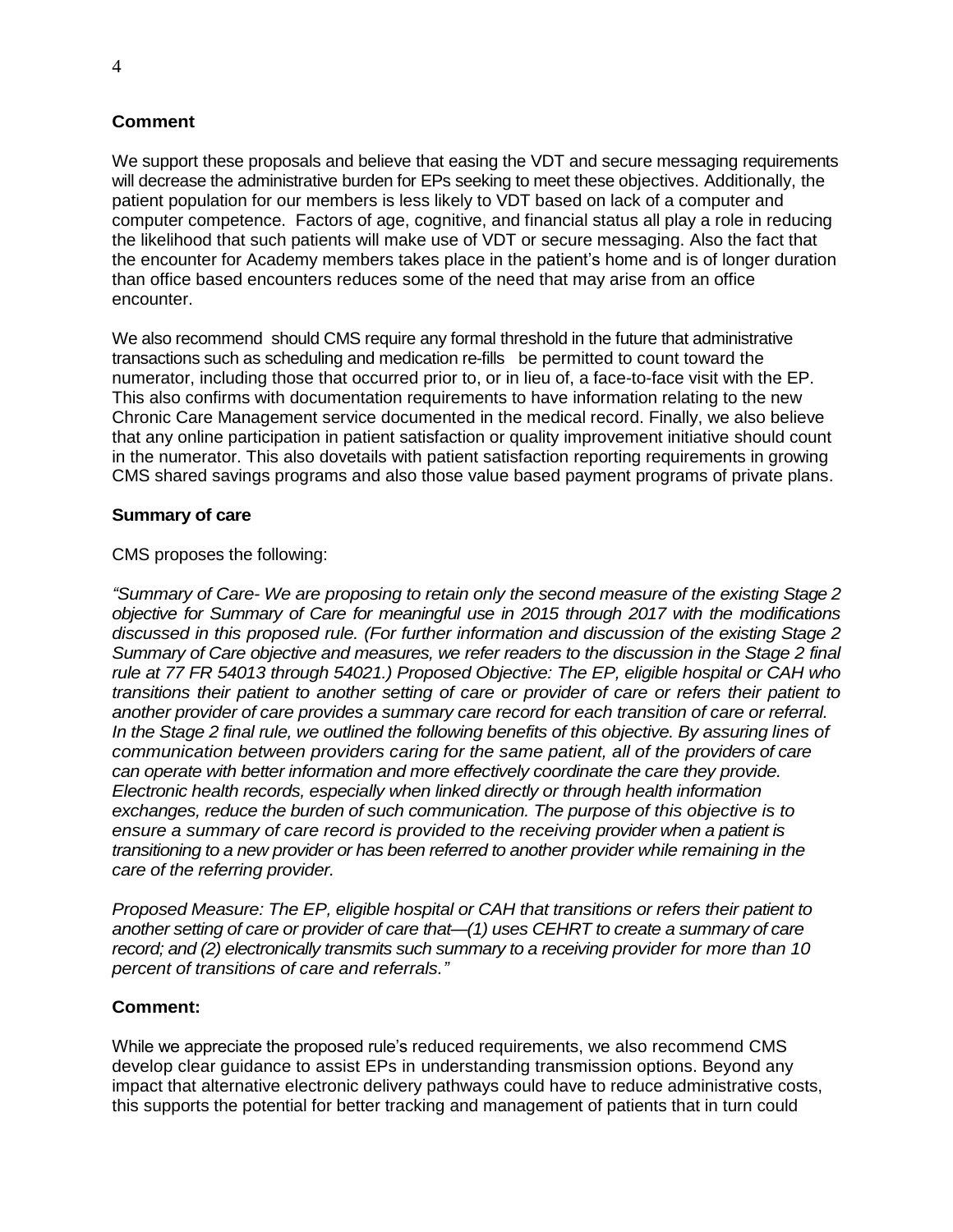support improved care and reduced cost. The Academy has learned that its members participating in CMS and other shared savings programs are making efforts to electronically transfer the summary of care outside of EMR to EMR interface. While such efforts are expected to grow we also encourage CMS to survey EP summary of care transmission costs and burdens and modify this measure should the evidence suggest EPs are being subjected to overly expensive or burdensome processes.

### **Quality measure program enhancements**

We support CMS intent to better align meaningful use clinical quality requirements with PQRS. However, for reasons discussed above we recommend allowing the 2015 meaningful use 90 day reporting period (versus full year), to count toward successfully meeting the quality reporting requirements for PQRS, as well as the Value-Based Payment Modifier.

### **Security objective**

CMS proposes the following:

*"Proposed Measure: Conduct or review a security risk analysis in accordance with the requirements in 45 CFR 164.308(a)(1), including addressing the security (to include encryption) of data stored in Certified EHR Technology in accordance with requirements in 45 CFR 164.312(a)(2)(iv) and 45 CFR 164.306(d)(3), and implement security updates as necessary and correct identified security deficiencies as part of the EP, eligible hospital, or CAHs risk management process."*

### **Comment**

Given that conduct of risk analyses including encryption is already required under HIPAA, we encourage CMS to work with the DHHS Office for Civil Rights (OCR) to develop guidance and educational materials to assist physician practices in understanding specific requirements for risk analysis, mitigation and for implementing encryption. We also note the increasingly challenged environment for EHRs given the national increase in cyber attacks. Guidance and education would be especially important for small practices such as those in the Academy that have limited internal technical resources that are not devoted to direct clinical care.

#### **Alignment of program reporting periods**

CMS proposes the following:

*"We are proposing to align the definition of an EHR reporting period with the calendar year for all providers beginning in 2015 and continuing through 2016 onward. Specifically, this proposal would change the EHR reporting period for eligible hospitals and CAHs from a period based on the fiscal year to the calendar year beginning in 2015. This aligns with the provision outlined in the Stage 3 proposed rule to move all providers to an EHR reporting period of 1 full calendar year beginning in 2017 with a limited exception for Medicaid providers demonstrating meaningful use for the first time (80 FR 16734 and 80 FR 16737 through 16739)."*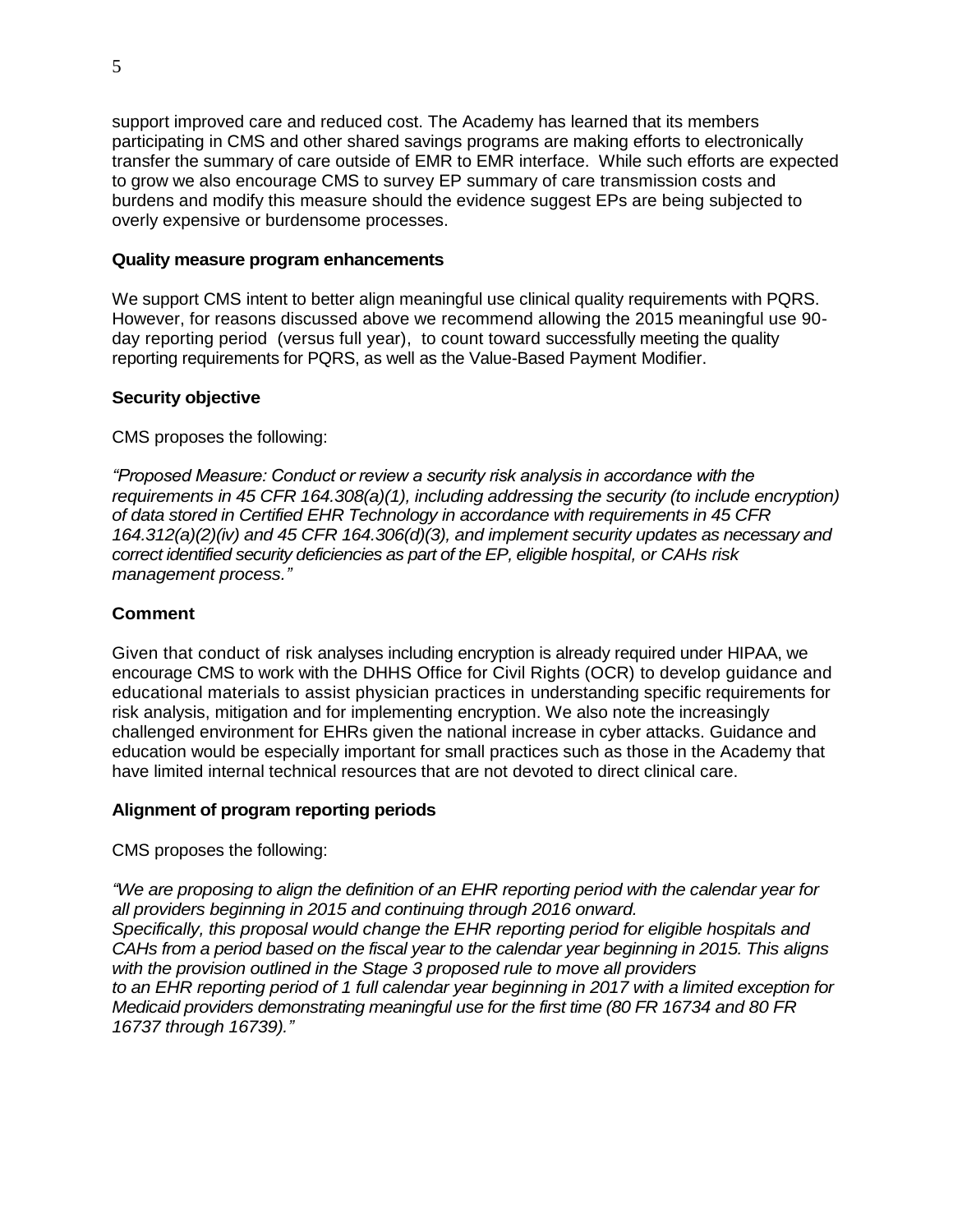# **Comment**

We support the alignment of the EP and hospital reporting periods. Some Academy members practice across inpatient and outpatient settings. This may grow with an understanding of the importance of tracking and management of patients across settings. Also as noted above there is continuing acquisition and relationship of practices with health systems. Alignment of reporting will help to support the recognition of reporting programs across management and providers alike regardless of their practice setting.

# **Definition of a "hospital-based EP"**

CMS proposes the following:

*"However, recently several hospital associations, individual providers, and other stakeholders have raised concerns with our current definition of a hospital based EP. Specifically, these stakeholders asserted that the limitation of hospital-based to POS codes 21 and 23, covering inpatient and emergency room settings only, does not adequately capture all settings where services might be furnished by a hospital-based EP. They stated that POS 22, which covers an outpatient hospital place of service, is also billed by hospitalbased EPs, especially in relation to certain CPT codes. These stakeholders expressed the belief that our current definition of hospital-based EP in the regulations is too narrow and will unfairly subject many EPs who are not hospital-based under our definition, but who stakeholders would consider to be hospital-based, to the downward payment adjustment under Medicare in 2015. Accordingly, these stakeholders recommended that we consider adding additional place of service codes or settings to the regulatory definition of hospital-based EP. We appreciate this feedback from stakeholders and are requesting public comment on our current definition of a hospital-based EP under § 495.4 for the EHR Incentive Programs."*

## **Comment**

We support the consideration by CMS to expand the definition of "hospital-based" EP. Academy members as mentioned practice across settings and their organizational base may be the hospital outpatient setting. As a result, this may impact their ability to meet meaningful use requirements on system focused CEHRT.

## **Hardship exceptions**

The rule states the following:

*"In this proposed rule, we propose no changes to the existing hardship exceptions under our regulations."*

## **Comment:**

We support the existing hardship exceptions:

- *1. The lack of availability of internet access or barriers to obtain IT infrastructure.*
- *2. A time-limited exception for newly practicing EPs or new hospitals that would not otherwise be able to avoid payment adjustments.*
- *3. Unforeseen circumstances such as natural disasters that would be handled on a case-by-case basis.*